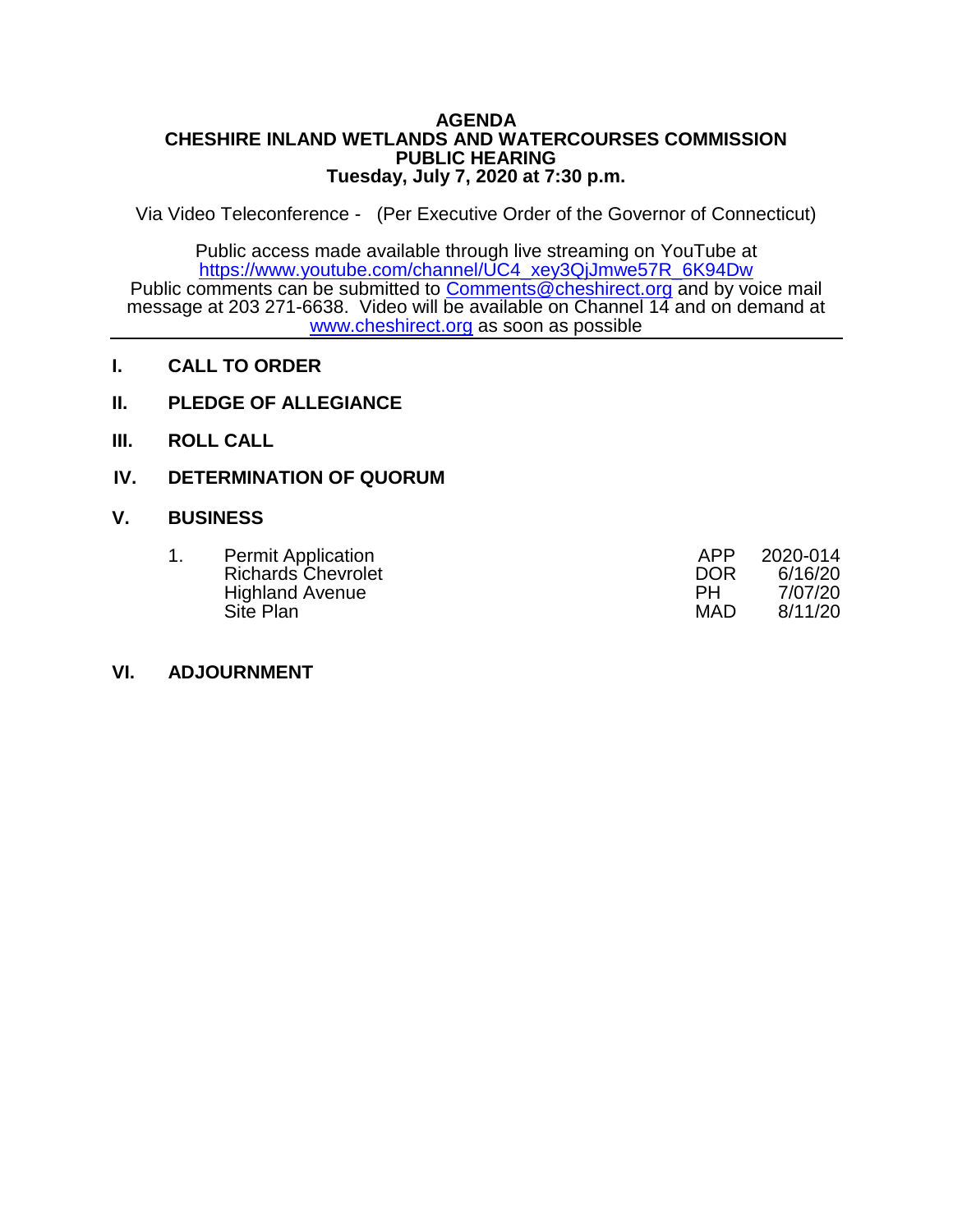### **AGENDA**

#### **CHESHIRE INLAND WETLANDS AND WATERCOURSES COMMISSION REGULAR MEETING** (Immediately following the Public Hearing) **Tuesday, July 7, 2020 at 7:30 p.m.**

Via Video Teleconference - (Per Executive Order of the Governor of Connecticut)

Public access made available through live streaming on YouTube at [https://www.youtube.com/channel/UC4\\_xey3QjJmwe57R\\_6K94Dw](https://www.youtube.com/channel/UC4_xey3QjJmwe57R_6K94Dw)

Video will be available on Channel 14 and on demand at [www.cheshirect.org](http://www.cheshirect.org/) as soon as possible

- **I. CALL TO ORDER**
- **II. PLEDGE OF ALLEGIANCE**
- **III. ROLL CALL**
- **IV. DETERMINATION OF QUORUM**
- **V. APPROVAL OF MINUTES –** Regular Meeting June 2, 2020

#### **VI. COMMUNICATIONS**

- 1. Notification from Bloom Energy Re: Construction of Fuel Cell Server at 1816 Meriden Waterbury Turnpike, Southington, CT
- 2. IWWC Permit App. # 2020-002, Jarvis Street Plot Plan Revised 6/25/20
- 3. IWWC RFD2020-013, 242 Patton Drive Above Ground Pool<br>4. RFD2020-013. Revised Map. Patton Drive
- 4. RFD2020-013, Revised Map, Patton Drive<br>5. Letter from Attornev Hershman Re: IWWC
- Letter from Attorney Hershman Re: IWWC Permit App. 2020-014, Highland Avenue

#### **VII. UNFINISHED BUSINESS**

| 1. | <b>Permit Application</b>                                                                  | <b>APP</b>               | 2020-002            |
|----|--------------------------------------------------------------------------------------------|--------------------------|---------------------|
|    | <b>Timothy McMurray</b>                                                                    | <b>DOR</b>               | 1/07/20             |
|    | <b>Jarvis Street</b>                                                                       | SW                       | 1/16/20             |
|    | Site Plan - House                                                                          | <b>MAD</b>               | 7/07/20             |
| 2. | <b>Permit Application</b>                                                                  | <b>APP</b>               | 2020-009            |
|    | Lamp Realty, LLC                                                                           | <b>DOR</b>               | 5/19/20             |
|    | 50 Hazel Drive                                                                             | <b>PH</b>                | 6/16/20             |
|    | Site Plan - Two Residential Buildings                                                      | <b>MAD</b>               | 7/21/20             |
| 3. | <b>Request for Determination</b><br>Michael lezzi<br>242 Patton Drive<br>Above Ground Pool | <b>RFD</b><br><b>DOR</b> | 2020-013<br>6/16/20 |
| 4. | <b>Permit Application</b>                                                                  | <b>APP</b>               | 2020-014            |
|    | <b>Richards Chevrolet</b>                                                                  | <b>DOR</b>               | 6/16/20             |
|    | <b>Highland Avenue</b>                                                                     | <b>PH</b>                | 7/07/20             |
|    | Site Plan                                                                                  | <b>MAD</b>               | 8/11/20             |